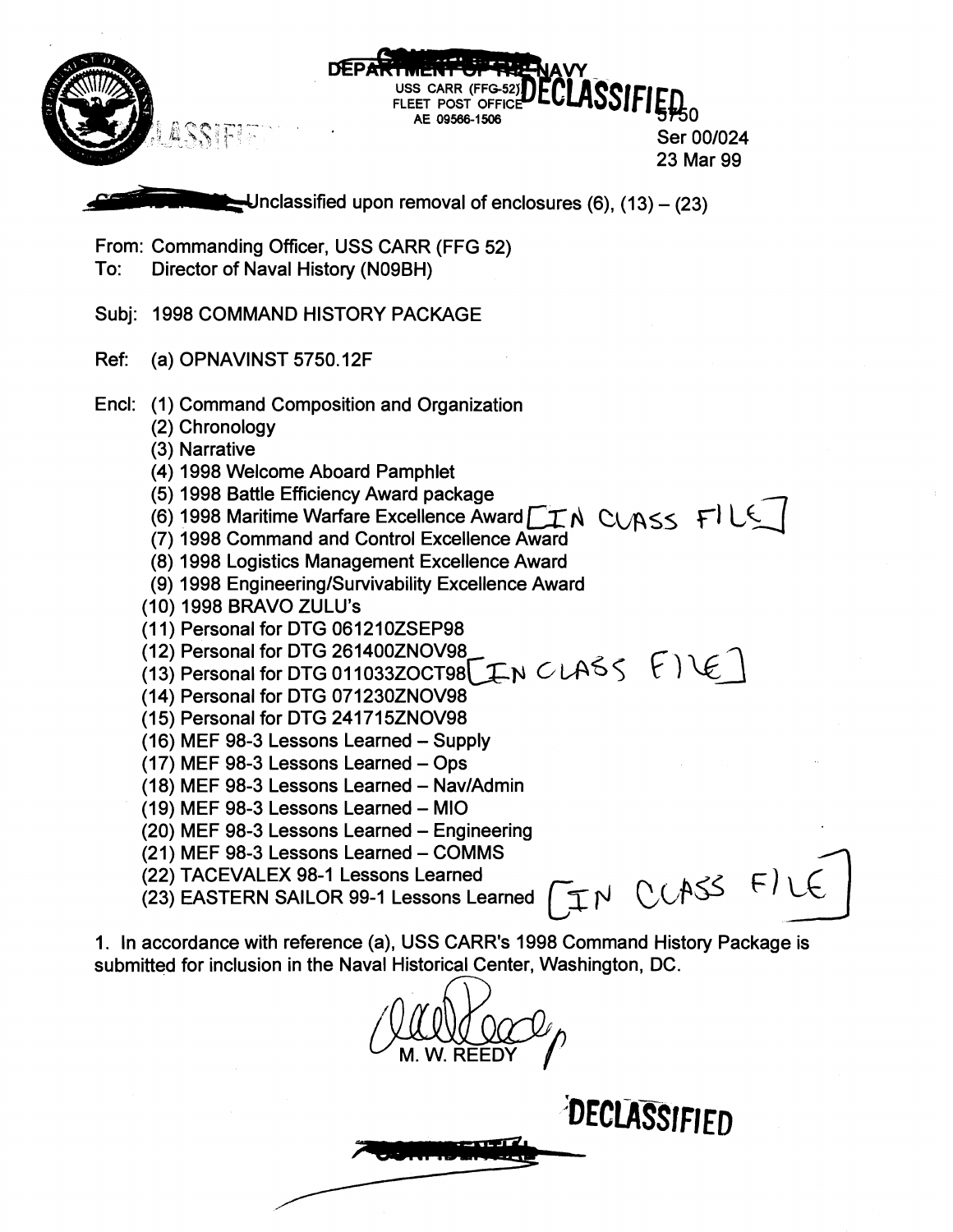## COMMAND COMPOSITION AND ORGANIZATION

1. Mission: **US CARR's** mission as an Oliver **Hazard Peny class** frigate is to provide Anti-Air Warfare, Anti-Surface Warfare, and Undersea Warfare selfdefense and local area protection to underway replenishment groups, amphibious groups, and other military shipping against air, **surface,** and subsurface **threats.** To accomplish her mission, CARR is armed **with** HARPOON surface-to-surface missiles, medium range surface-to-air missiles, **tube**launched torpedoes, and **3** MK 15 Qose In Weapons System **The** ship is equipped with a long-range 2D air search radar, a surface search radar, a MK92 Fire Control System **(FCS),** a Towed Array, and **an** Electronic Warfare suite that can detect and engage threats. The ship also has the **capability** to embark two **LAMPS** helicopters that provide long-range USW torpedo attack options.

3. Name of Commander: Michael Wayne Reedy, CDR USN

4. Permanent Duty Station: **Norfolk** Naval Base, Norfolk, **Vuginia.**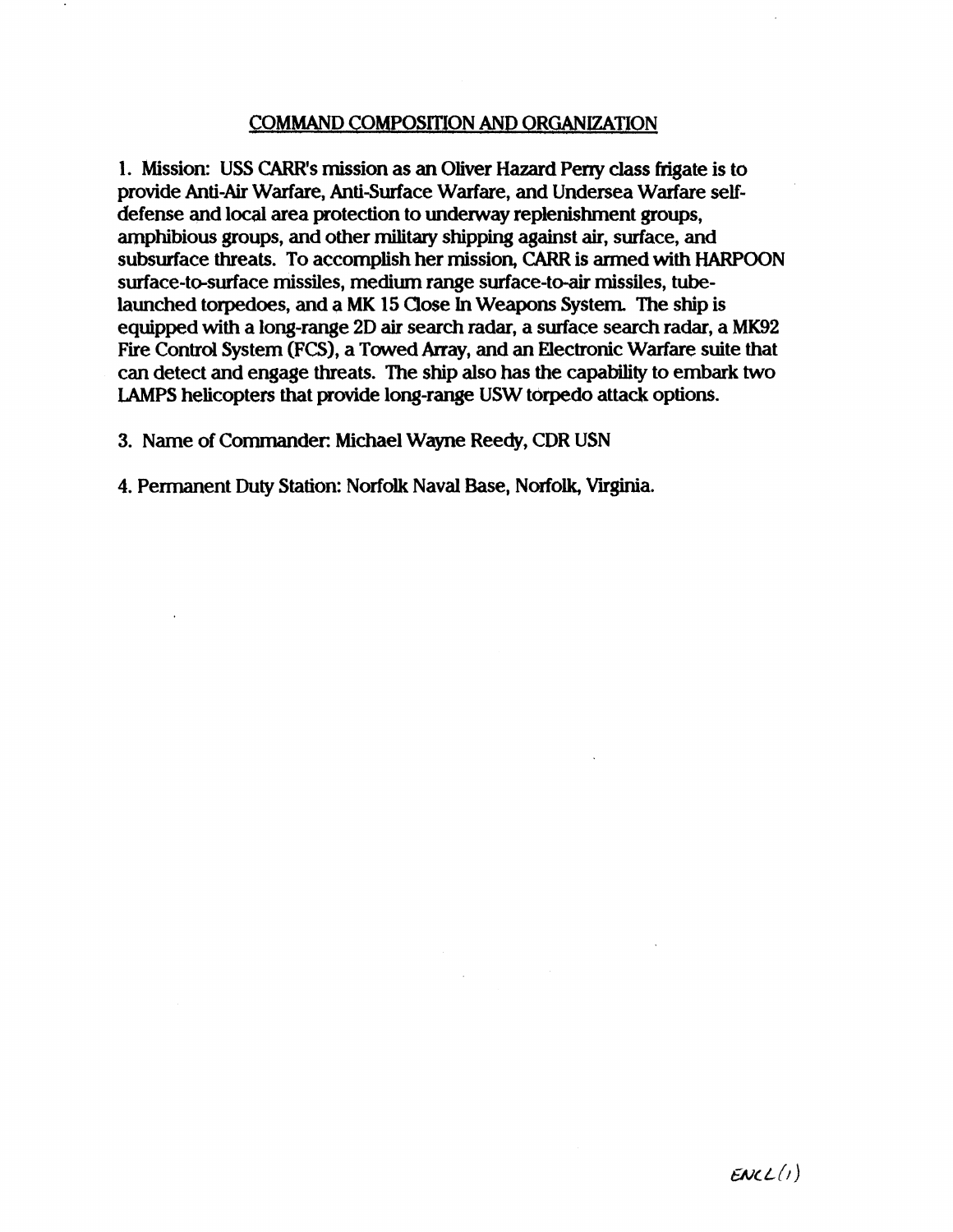| 01JAN98-04JAN98: HOLVUPK       |                                                     |
|--------------------------------|-----------------------------------------------------|
| 05JAN98-11JAN98                | <b>INPORT NORVA</b>                                 |
| 12JAN98-16JAN98                | <b>TSTA II CSTG/LMA</b>                             |
| 17JAN98-19JAN98                | <b>INPORT NORVA</b>                                 |
| 20JAN98-23JAN98                | <b>CMTQ/TSTA II FTG</b>                             |
| 24JAN98-01FEB98                | <b>INPORT NORVA/UPKEEP</b>                          |
| 02FEB98-06FEB98                | <b>TSTA II UNDERWAY VCOA</b>                        |
| 07FEB98-15FEB98                | <b>INPORT NORVA</b>                                 |
| 16FEB98-20FEB98                | <b>TSTA III VCOA/AIR DET WOWU</b>                   |
| 21FEB98-22FEB98 UPKEEP NORVA   |                                                     |
| 23FEB98-27FEB98 FEP VCOA       |                                                     |
| 28FEB98-15MAR98 UPKEEP NORVA   |                                                     |
| 02MAR98-13MAR98 CSRR PHASE 1   |                                                     |
| 02MAR98-06MAR98 TARGET         |                                                     |
|                                | 09MAR98-11MAR98 MEF TRAINING, TACTRAGRULANT         |
|                                | 16MAR98-31MAR98 IMAV SIMA NORFOLK                   |
| <b>17MAR98</b>                 | AWARDED 1997 BATTLE EFFICIENCY E AWARD BY           |
|                                | <b>COMNAVSURFLANT</b>                               |
| 23MAR98-26MAR98 SESI           |                                                     |
|                                | 27MAR98 CHANGE OF COMMAND                           |
| 01APR98-03APR98 IMAV           |                                                     |
| 04APR98-14APR98 INPORT NORVA   |                                                     |
| 04APR98-14APR98 INPORT NORVA   |                                                     |
| 06APR98-07APR98 CMS INSPECTION |                                                     |
|                                | 06APR98-10APR98 NSFS TEAM TRAINER                   |
| 14APR98-04MAY98 INDEX 98-2     |                                                     |
|                                | 18APR98-19APR98 INPORT ROOSEVELT ROADS, PUERTO RICO |
|                                | 25APR98-27APR98 INPORT FREDRICKSTED, ST. CROIX      |
|                                | 04MAY98-06MAY98 INPORT NAVAL STATION YORKTOWN       |
|                                | 04MAY98-05MAY98 WEAPONS ON-LOAD, YORKTOWN           |
| <b>13JUL98</b>                 | DEPLOY IN SUPPORT OF MEF 98-3                       |
| 21JUL98-22JUL98 INPORT AZORES  |                                                     |
| 25JUL98-01AUG98 MALAGA, SPAIN  |                                                     |
| 07AUG98                        | <b>VENOM 505 DITCHES IN RED SEA</b>                 |
| 15AUG98-18AUG98 INPORT BAHRAIN |                                                     |
| 01SEP98-03SEP98 INPORT BAHRAIN |                                                     |
| 07SEP98-09SEP98 INPORT BAHRAIN |                                                     |
|                                | 23SEP98-27SEP98 INPORT DUBAI, UAE                   |
| 30OCT98-04NOV98 INPORT BAHRAIN |                                                     |
|                                | 17NOV98-26NOV98 EXERCISE EASTERN SAILOR             |
|                                | 17NOV98-22NOV98 INPORT DOHA, QATAR                  |
|                                | 25NOV98-26NOV98 INPORT DOHA, QATAR                  |

 $\epsilon$ NCU(2)

 $\sim$   $\alpha$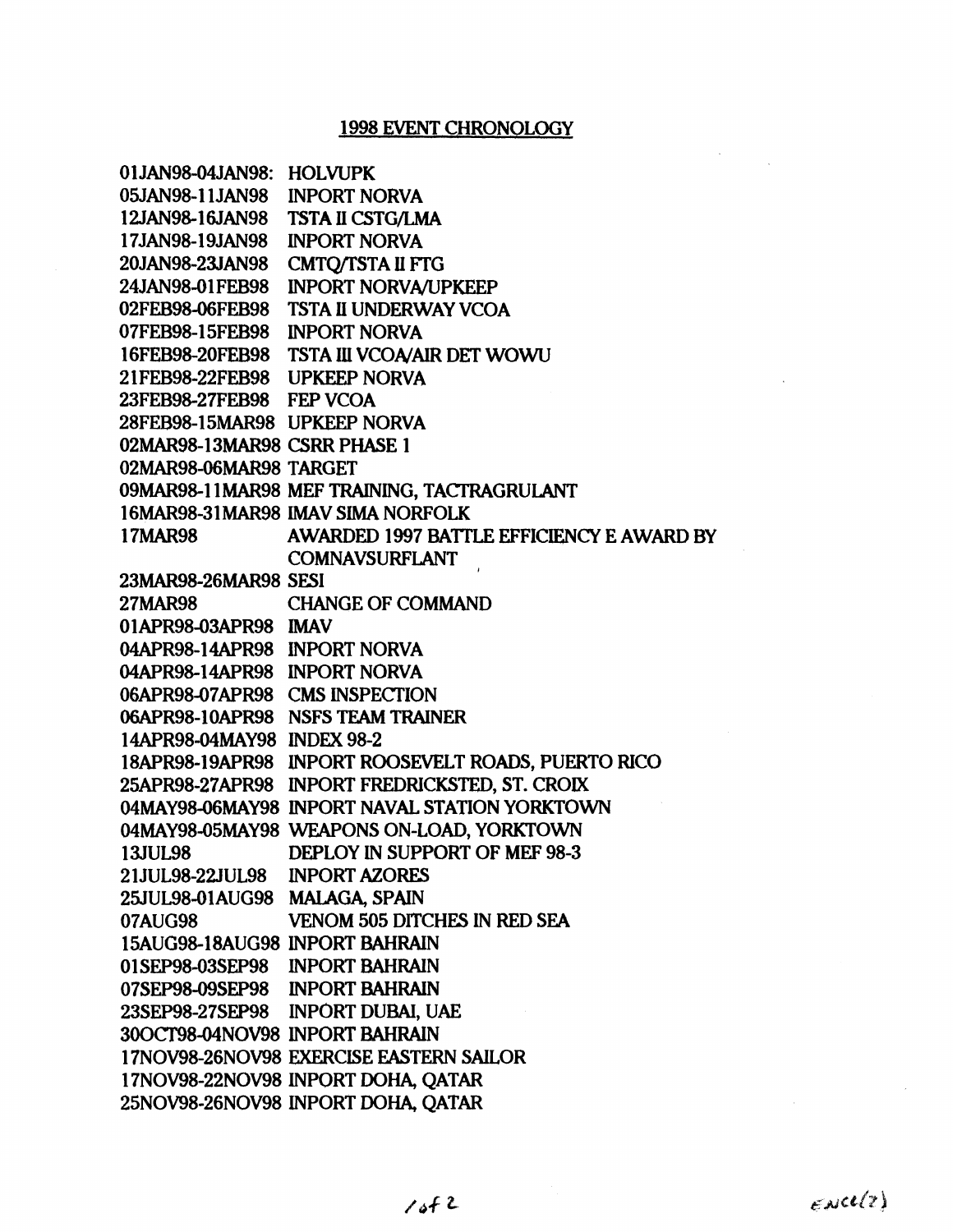| <b>25NOV98</b>    | CNO AND MCPON VISIT                         |
|-------------------|---------------------------------------------|
| 30NOV98           | <b>INPORT BAHRAIN</b>                       |
| DEC <sub>98</sub> | <b>PARTICIPATED IN OPERATION DESERT FOX</b> |
| 31DEC98           | DEPLOYED IN SUPPORT OF MEF 98-3             |

 $\sim$ 

 $\sim$   $\sim$ 

 $\hat{\boldsymbol{\beta}}$ 

 $\hat{\mathcal{L}}$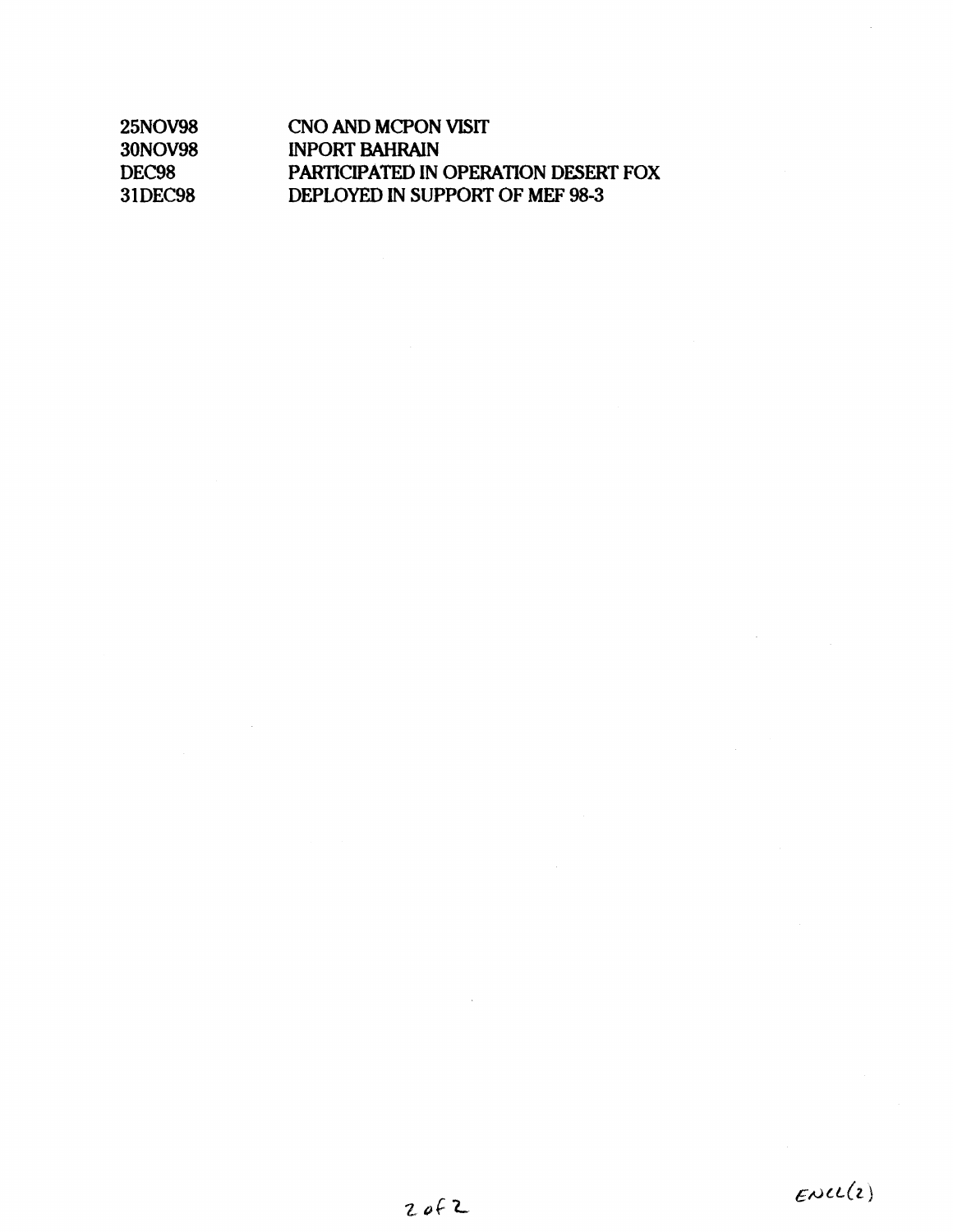#### **NARRATIVE**

1998 was a year filled with mimy CARR accomplishments. *CARR*  completed a compressed and exceptionally rigorous Inter-Deployment **Training**  Cycle, culminating with the successful completion of Independent Deployers Exercise **(INDEX)** 98-2. CARR continued to post impressive scores on every inspection that was completed throughout the **year.** In **March,** CARR was awarded a second consecutive Battle Effiaency **"E"** award, along with additional efficiency awards in the specific **areas of** Maritime Warfare,

Engineering/Survivability, Command and Control, and Logistics Management. On July 13, USS CARR deployed from Norfolk, Viiginia to the Arabian Gulf in company with **USS HAYLER** in **support** of Maritime Esrpeditionaq Force 98-2. While in the Arabian Gulf, CARR performed a wide variety of missions, from data collection on shipping trends to conducting Maritime Interception Operations in support of United **Nations** Sanctions against Iraq. Additionally, CARR participated in two high visibility foreign navy exercises: TACEVALEX 98-2 and **EASTERN SAILOR** 99-1.

1. CARR's Inter-Deployment Training Cycle was compressed from 18 months to 12 months. This proved to be a challenge for the crew, requiring each milestone to be immediately followed by the next inspection or assessment. The training cycle schedule left little time between preparation and demonstration of the crew's skills. 1998 inspections which were completed

 $10^{6}$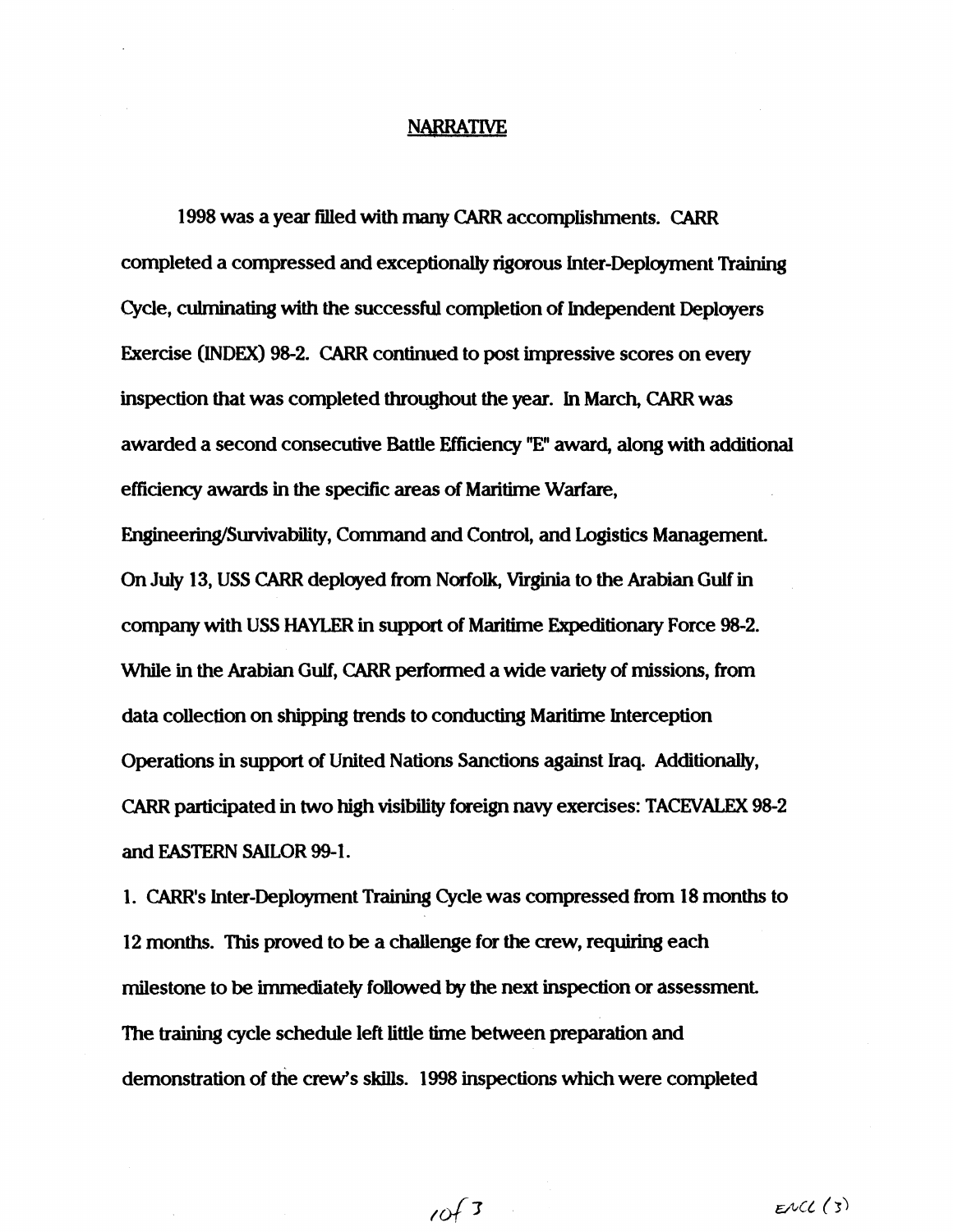with outstanding results included the Logistics Management Inspection **(LMA),**  the Cruise Missile Tactical Qualification, TSTA **II,** TSTA **111,** Final Evaluation Period, **CSRR** and **TARGET.** On 17 March, CARR was awarded her second consecutive Battle Efficiency **"El'** award for **her** previous year's exceptional performance in all operational areas.

2. Continued preparations for deployment by CARR included participating in Independent Deployers Exercise **(INDEX)** 98-2, from 14 April to 4 May 1998. During **INDEX,** CARR acted as AW throughout a multi-ship Standard Missile qualification, and became the first ship to qualify for the maximum readiness condition under new missile certification requirements by engaging each target on its first presentation. CARR returned to Virginia from **INDEX** to on-load weapons at Yorktown Naval Weapons Station and make final in-port plans and preparations for the upcoming deployment.

3. Multiple ship system upgrades occurred to enhame CARR's performance and survivability. For **example,** the Rapid Antiship **Missile** Integrated Defense System **(RAIDS)** was installed to assist watchstanders in defending the ship against missile attacks. Additionally, CARR was chosen by COMNAVSURFLANT to be a test platform for a pilot Passive Counter-Measure System **(PCMS)**  maintenance **program.** The **RAIDS** system, in conjunction with the proper use of PCMS, gives CARR a tactical actvantage when defending the ship against missile attacks.

 $2065$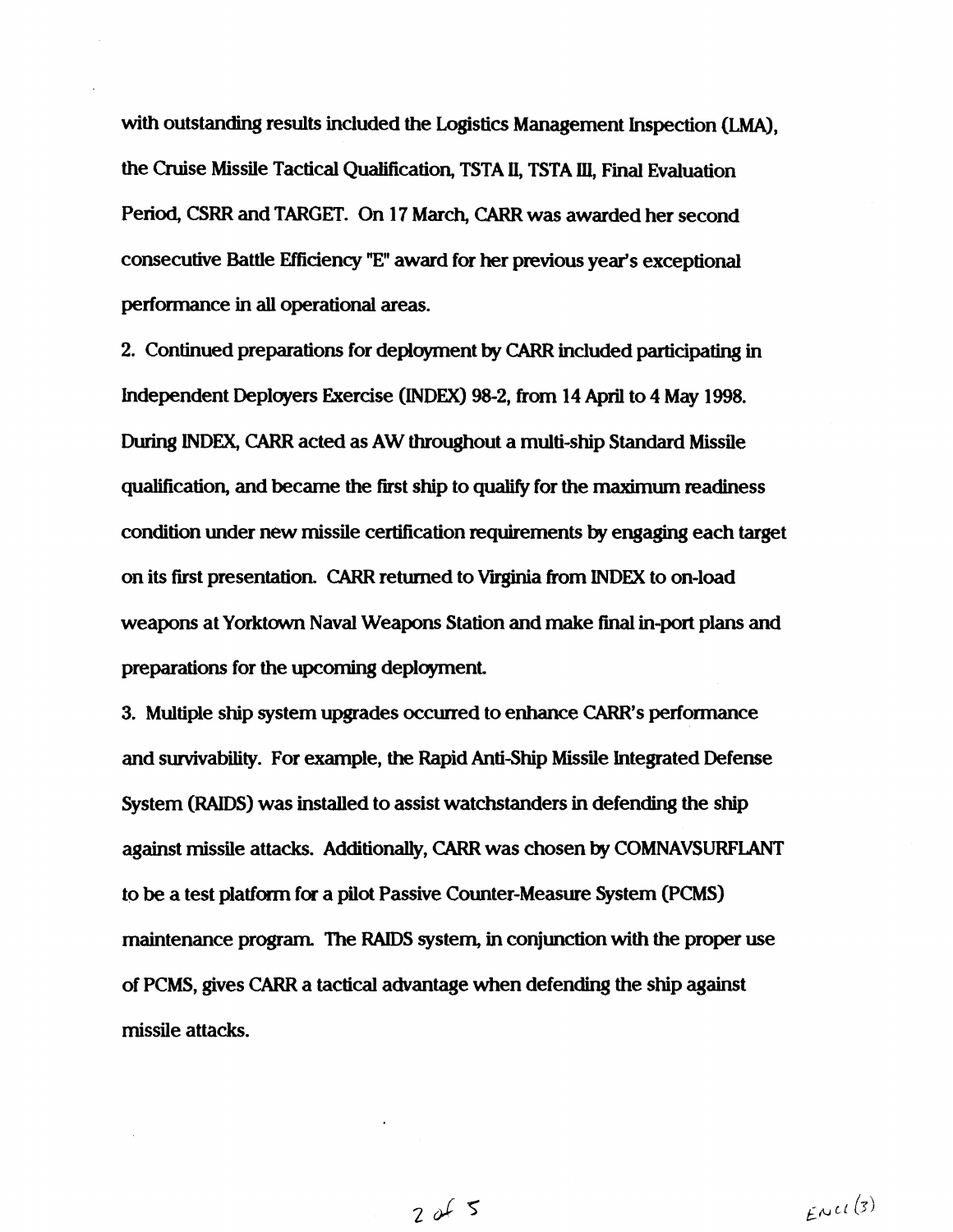4. On 13 July 1998, CARR left Norfolk in company with USS HAYLER on a sixmonth Arabian Gulf deployment in support of MEF 98-3. While in the Arabian Gulf and being under COMFIFTHFLT control, CARR performed a variety of missions, to include observing merchant shipping in the South Arabian Gulf, conducting extensive Maritime Interdiction Operations **(MIO),** and **participating**  in **two** COMFIFTHFLT sponsored exercises: TACEVALEX 98-2 and EASTERN SAILOR 99-1.

5. In December 1998, CARR participated **irl** operation DESERT **FOX**  mediately following, CARR exited the Arabian **Gulf** on 19DEC98 and began her transit back to Norfolk.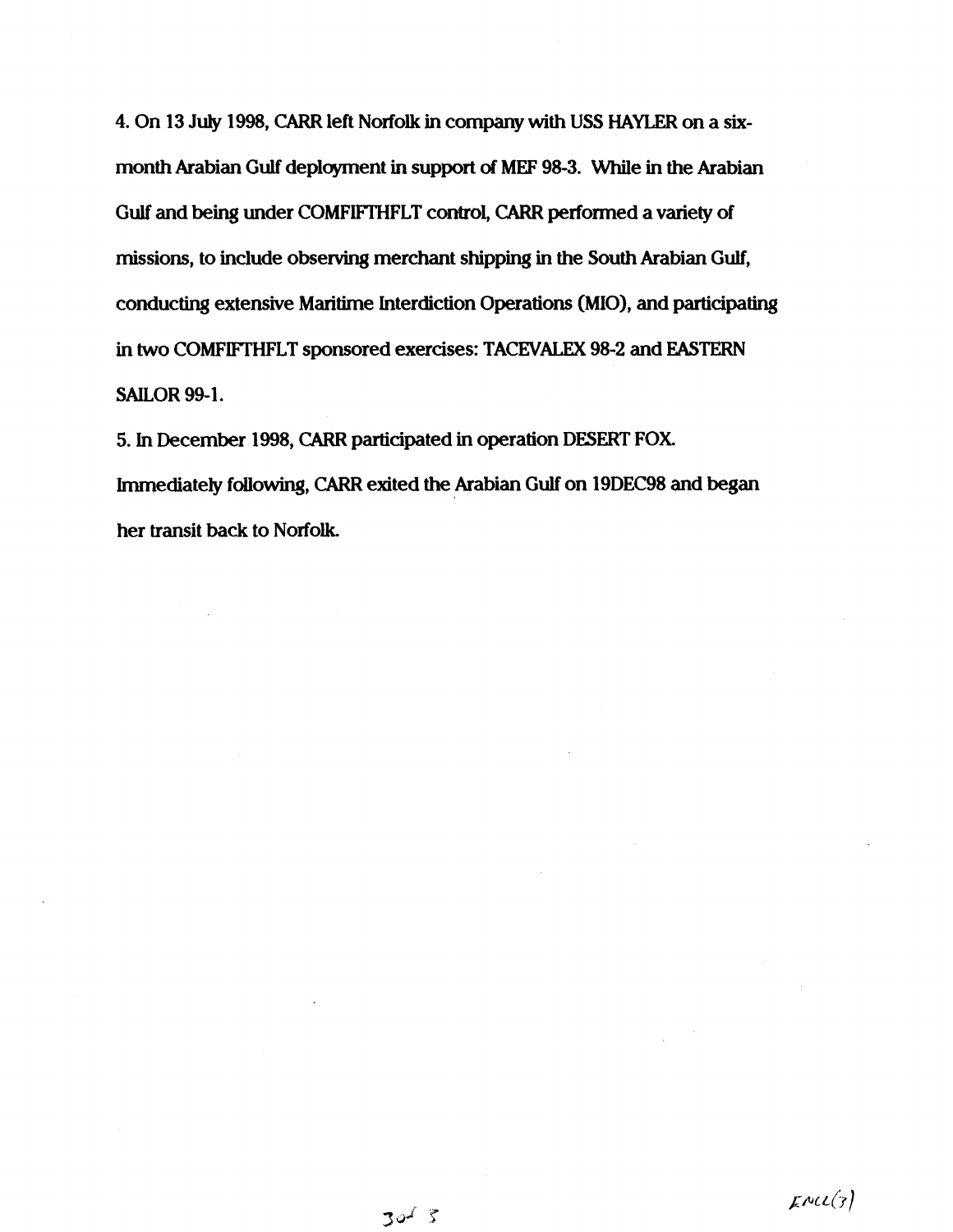

#### **DEPARTMENT OF THE NAVY USS** CARR **(FFG-52)**  FLEET POST OFFICE **AE 09566-1 506** 1650

Ser 00/112 19 Oct 98

From: Commanding Officer, USS CARR (FFG 52)<br>To: Commander, Destrover Squadron Two

Commander, Destroyer Squadron Two

Subj: 1998 BATTLE EFFICIENCY AWARD

Ref: (a) COMNAVSURFLAVT Instruction 3502.02C

Encl: (1) Maritime Warfare (Power Projection/Sea Control) Excellence Award

(2) Engineering/Survivability Excellence Award

**(3)** Command and Control Excellence Award

(4) Logistics Management Excellence Award

(5) BRAVO ZULU'S

1. USS CARR has met all of the requirements for the Battle Efficiency Award as outlined in reference (a) for the period of 1 January to 31 December 1998. The ship began this competitive cycle by making preparations for CMTQ and LMA. CARR then went on to complete a condensed and exceptionally rigorous Inter-Deployment Training Cycle, which culminated with the successful completion of the Final Evaluation Period in February 1998. On July 13<sup>th</sup> CARR deployed to the Arabian Gulf in support of MEF 98-3.

2. CARR successfully completed her Cruise Missile Tactical Certification in January 1998 and rolled right into LMA, posting the highest recorded grades for both inspections on the waterfront. The highlight of CARR's Inter-deployment Training Cycle came in April 1998 while participating in INDEX 98-2, when she demonstrated outstanding Combat Systems Readiness by orchestrating and leading five combatants through a very challenging live fire missile exercise. Because of CARR's thoroughness, all participants completed their live fire AAW qualification exercises. On the transit home, and after completing her work up exercises, CARR took on the role of an "Orange force" unit in support of JTFEX 98-2 for the EISENHOWER Battle Group.

3. CARR successfully completed an unassisted Pre Overseas Movement period and embarked on her deployment CASREP free.

4. Since the end of the Inter-Deployment Training Cycle, CARR has continued to demonstrate professionalism and readiness in all areas of operations. She embarked in company with USS HAYLER on July 1998 for a six month Arabian Gulf deployment. During this period CARR participated in TACEVALEX 98-2, an exercise designed to test shallow water torpedo effectiveness in the littorals. She also conducted Maritime Interception Operations in support of United Nations Sanctions against Iraq and collected data on maritime shipping trends throughout the Arabian Gulf. Acting as OCE for

 $ENC(L(S)$ 

 $10i2$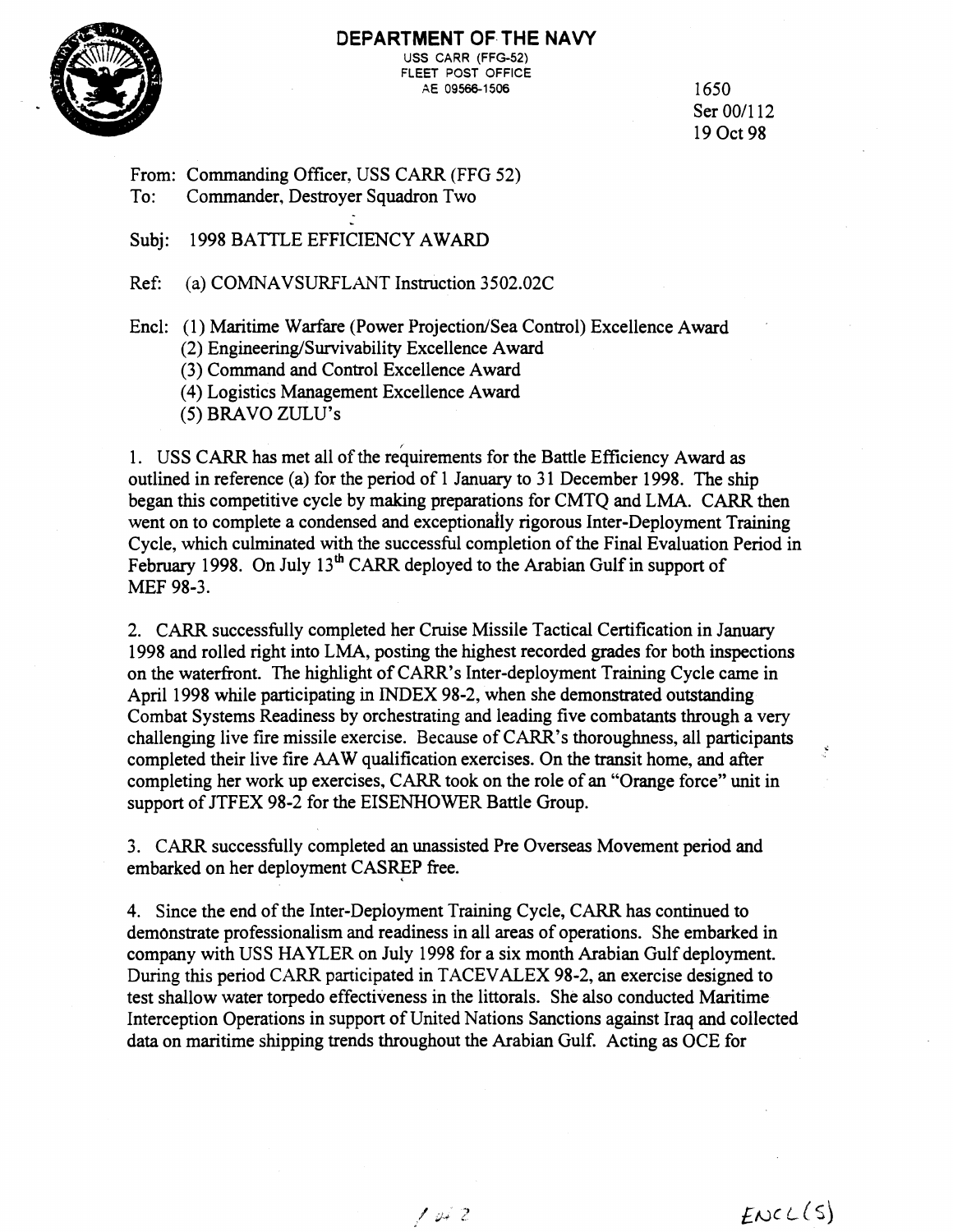#### 1998 BATTLE EFFECIENCY AWARD Subi:

exercise Eastern Sailor. CARR successfully led a multi-national Battle Group through a series of exercises designed to increase the tactical awareness and maritime capabilities of Qatar while further strengthening the bonds between the United States and her allies. CARR has become the training platform of choice for the Commander FIFTH Fleet's effort to accelerate littoral operations experience for Gulf Cooperative Council States.

M. W. REEDY

Å

 $\ddot{ }$ 

 $2012$ 

# $Enc(s)$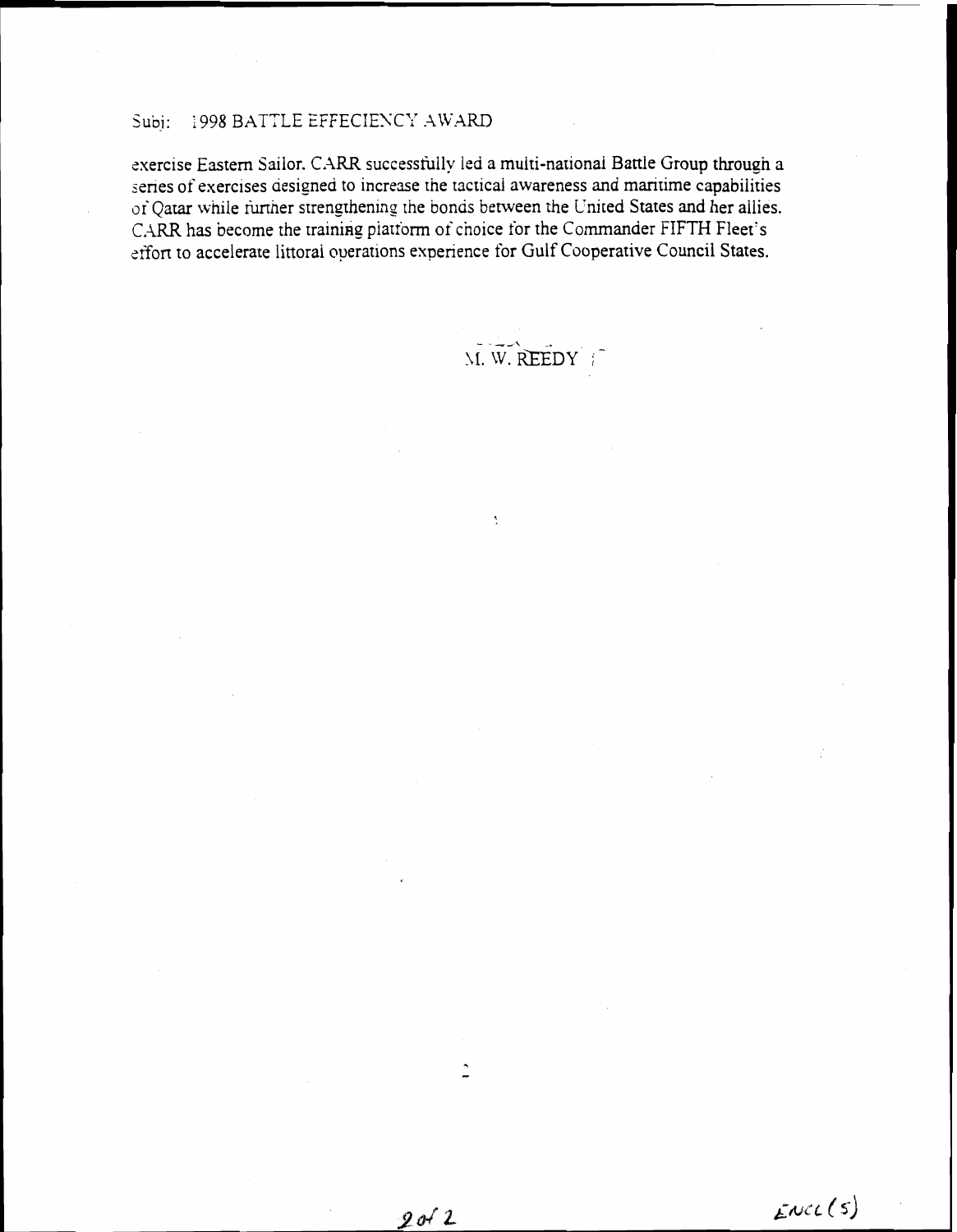# Maritime Warfare (Power Projection/ Sea Control) Excellence Award

At the start of the 1998 competitive cycle, and in preparation for MEF 98-3. USS CARR was already in the process of fine-tuning her war-righting skills. She consistently and superbly flexed all warfare areas with exceptional effectiveness and received numerous accolades. CARR has met or exceeded all the requirements of this award as set forth in reference (a). Specifically:

- L. CARR successfully completed the Cruise Missile Tactical Qualification (CMTO) on the first attempt. As a result, an overall grade of SATISFACTORY with no comments suggesting areas of improvement was awarded.
- 2. CARR successfully completed a challenging Final Evaluation Period (FEP) with outstanding results. No areas required reassessment. The ITT and each of CARR's training teams effectively demonstrated the ability to plan, execute, assess and debrief during a fully integrated multi-mission scenario.
- $\Im$ . The following events were completed by CARR during INDEX 98-2:

#### **AAW**

While acting as OCE for a multi-ship task group during MISSILEX 98-2, CARR successfully engaged three targets on the first presentation, allowing her to complete both AAW-18-SF and AAW-11-SF. Additionally, CARR acted as AW throughout the multi-ship qualification conducted under the new, stricter guidance from TYCOM. Each of the participating ships was able to earn its Standard Missile certification as a result of CARR's meticulous planning, attention to detail, and flexibility.

CARR was the first ship to qualify M1 under COMNAVSURFLANT's strict new certification requirements for Standard Missile certifications by engaging each target on their first presentation.

#### **USW**

CARR participated in numerous USW exercises. These included active prosecution, passive tracking and sonobuov localization. HSL 48 Det 6 was smoothly integrated into CARR, and completed all qualifications for six pilots and three aircrews.

CARR smoothly conducted multiple torpedo launches against a Mobile ASW Target completing the required ASW-18-SF and ASW-24-SF exercises, achieving the readiness level of M1 which was maintained throughout the rest of the cycle. CARR and HSL 48 Det 6 continued to demonstrate outstanding teamwork and functional skills as a participant in TACEVALEX 98-2, launching 8 torpedoes in a harsh  $110^{\circ}$  environment.

 $KNL(L)$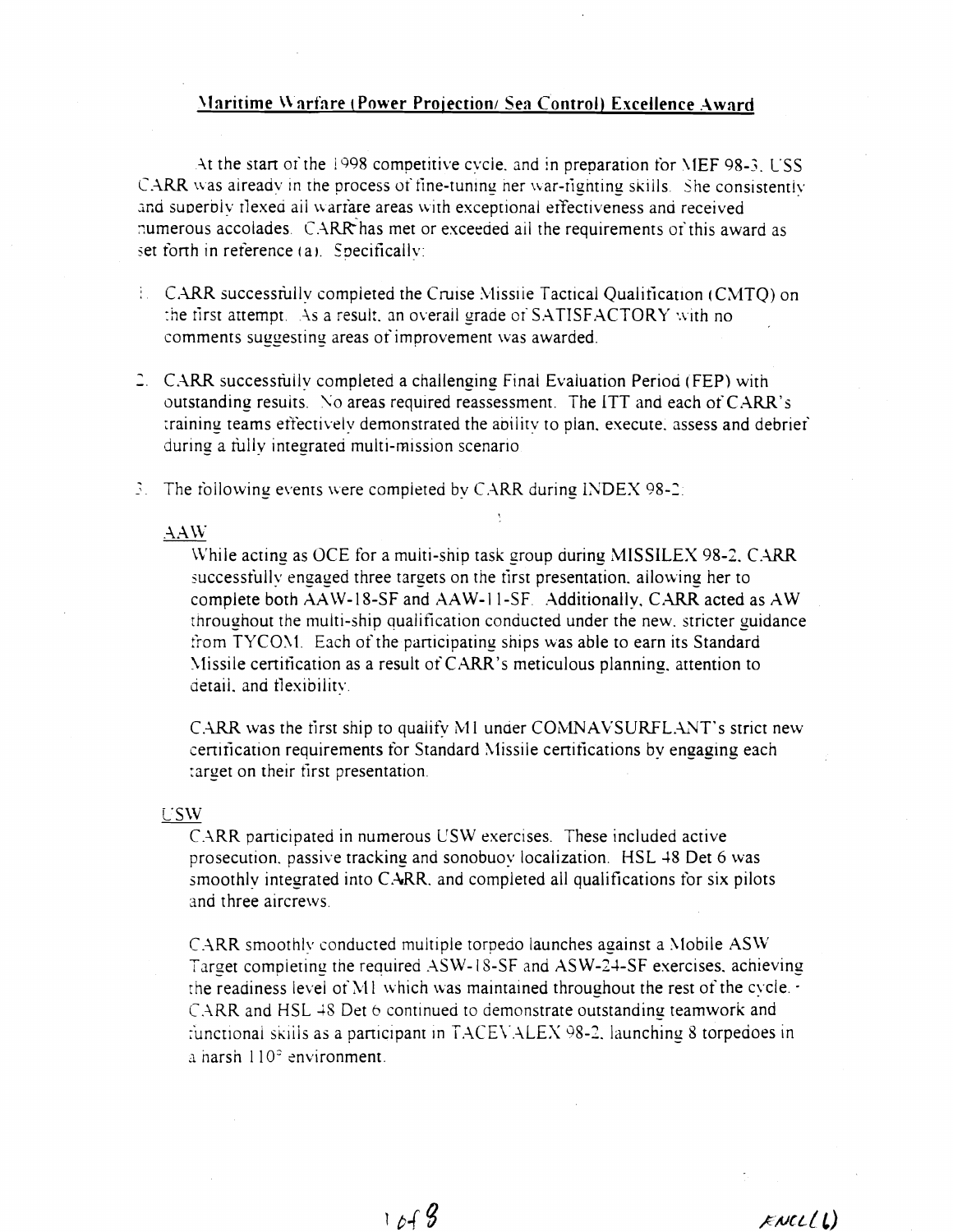#### **SUW**

Although not a graded evolution for the Oliver Hazard Perry class frigate, CARR none the less conducted Naval Surface Fire Support exercises. Expending 98 rounds, she scored multiple hits on simulated land targets while successfully meeting every objective.

CARR coordinated, controlled and conducted the U.S. Navy's first ever successful nighttime firing of the SH-60B LAMPS III HELLFIRE missile from a HSL 48 Det 6 helicopter.

#### **OTHER**

In conjunction with her embarked helicopter detachment, CARR rescued two civilian mariners whose small craft had capsized off the coast of Puerto Rico This action was lauded by the TYCOM in a "Performance of Duty" message.

- 4 While returning to homeport from INDEX 98-2, CARR participated as an "Orange" Force" unit opposing the EISENHOWER Battle Group during JTFEX 98-2. Her demonstrated war-fighting skills provided the Task Group with an exceptionally challenging and realistic training scenario. CARR made a rapid reconnaissance of the "Blue" forces, identifying the carrier and "Birddogging" a cloaked Tomahawk platform, unsuccessful in her attempts to hide and then shake CARR.
- 5. CARR completed several flawless weapons handling evolutions throughout this competitive cycle. She safely conducted a major pre-deployment on-load of thirtyfour SM-1 missiles, four HARPOON missiles, twelve HELLFIRE missiles, three PENGUIN missiles, thirteen torpedoes, and 76mm and CIWS ammunition. Additionally, CARR also safely on-loaded over 1000 rounds of small-arms ammunition during numerous connected and vertical replenishments.
- 6. Because of strict adherence to approved maintenance procedures, crew dedication and the expert training conducted by her Integrated Training Team, Combat Systems Training Team, Damage Control Training Team and Ship's Training Team, CARR was able to deploy M-1 in all warrare areas.
- 7 While transiting the Atlantic Ocean and the Mediterranean Sea, CARR deftly and expertly carried out the duties of USWC and directed the conduct of multiple USW exercises. These included the active prosecution of an EMATT, choke-point transits, SAU procedures, and opposed sorties. While on station in the Arabian Gulf, she further demonstrated USW superiority while participating in TACEVALEX 98-2. During this exercise CARR successfully fired eight torpedoes.
- 3. CARR successfully completed an Aviation Certification and Aviation Readiness Exercise on 3 October 1997 Although these inspections were conducted in 1997, the results remained valid through this competitive cycle.
- $\subset$ The following items are included for review: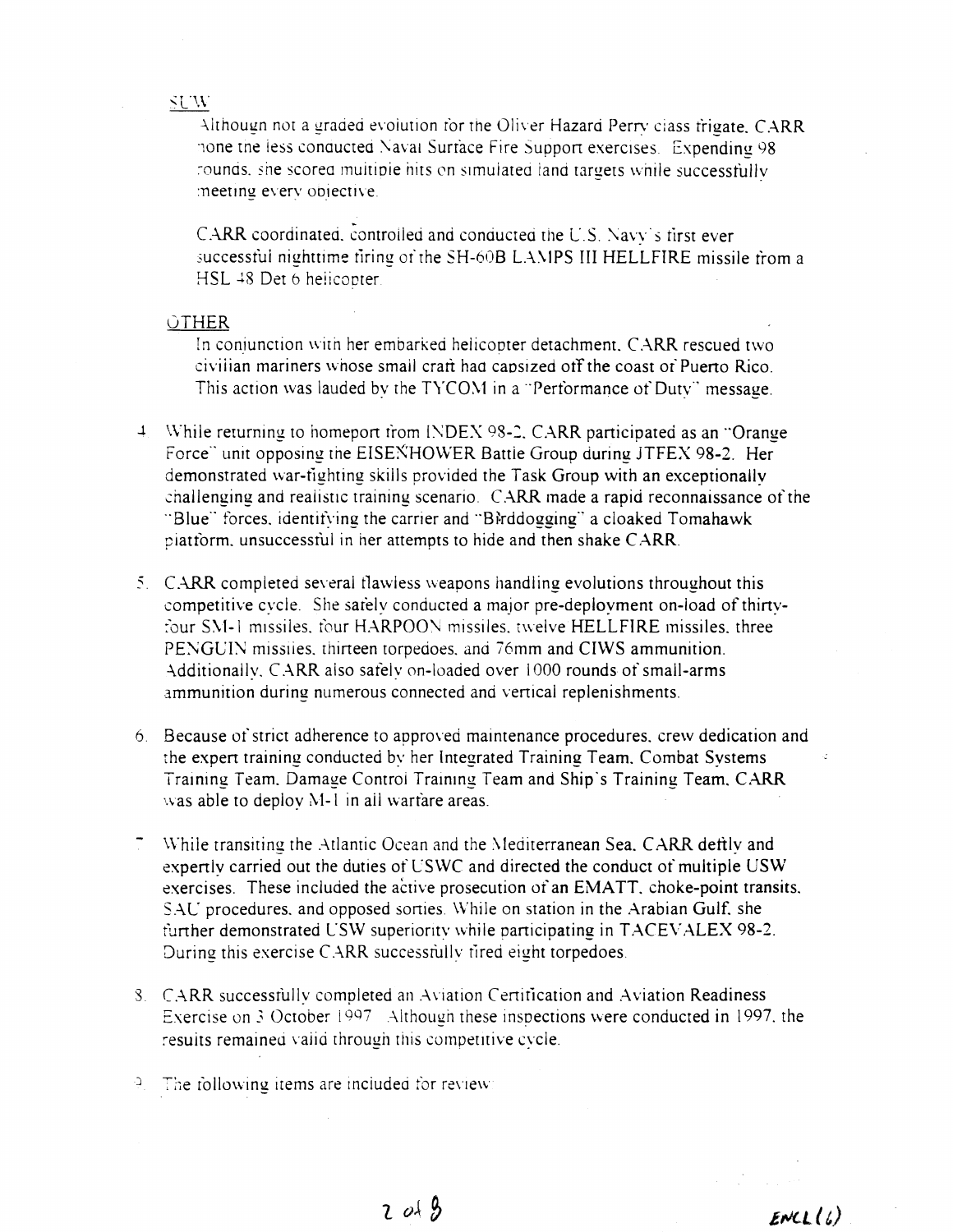a) ATG CMTQ Grade Assignments.

b) Message granting CMTQ certification.

CI COMDESRON 32 CARR Post FEP Report.

(d) COMSECONDFLT's Readiness to Deploy ICO USS HAYLER and USS CARR.

 $\sum_{i=1}^n \alpha_i$ 

CARR is currently forward deployed and on station in the Arabian Gulf. Having repeatedly proven her expertise in all facets of maritime warrare, she should be given every consideration for this award.

 $ENTU$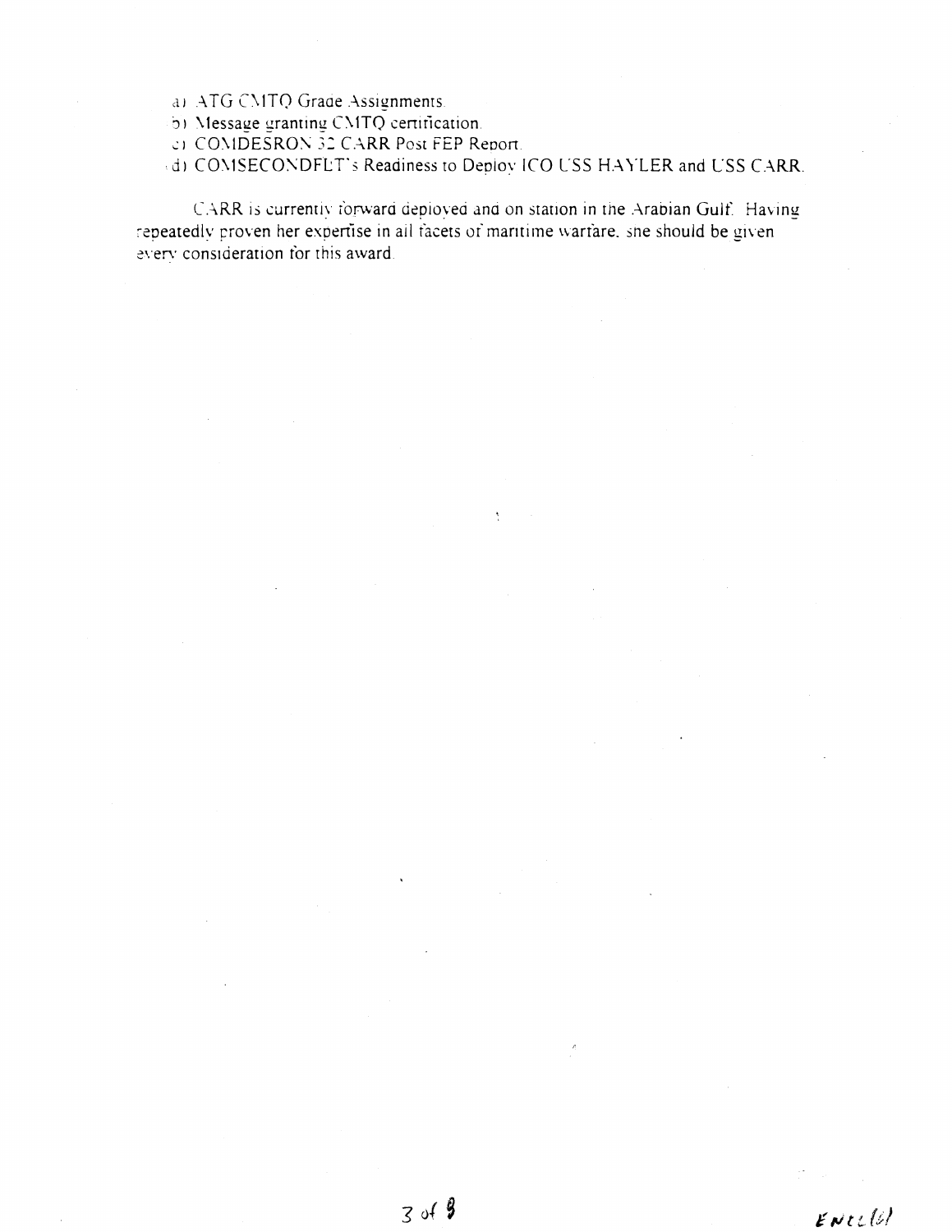### **Command and Control Excellence Award**

During this competitive evole USS CARR maintained only the highest standards of readiness and performance all areas relating to C4I, electronic warfare, navigation and seamanship. She has met or exceeded all the requirements for this award as set forth in reference (a). Specifically

- A COMSEC Material Systems formal inspection was conducted on 31 March 1998 by COMDESRON 32. An overall grade of SATISFACTORY was assigned.
- 2. A Comprehensive Communications Evaluation (CCC-19-SF) was completed on 12 February 1998 by COMDESRON 32. An overall grade of 97.2% was assigned. The inspectors noted that CARR was particularly strong in Communication Operational Planning (CCC-2-SF), Emergency Action Plan (CCC-13-SF), and Semaphore Procedures (CCC-11-SF). A Comprehensive Communications Assessment (CCC-27-SF) was also completed.
- 3. Three White Pinnacle quick reaction messages were processed during this reporting evele. CARR's maximum response time was well under the set five-minute time limit.
- $\frac{1}{2}$ . There have been no collisions, groundings, or incidents of poor seamanship and navigation during this competitive cycle. To date CARR has completed multiple arrivals and departures from eight foreign ports, twenty-one underway replenishments, numerous divisional tactic exercises and MIO boardings, one tow/be towed exercise, and two rescue at sea evolutions.

COMDESRON 32 representatives completed the ISIC observed Navigation Check Ride on 26 February 1998.

5. CARR has performed admirably during all exercises pertaining to Intelligence and Electronic Warfare. The Electronic Warfare Technicians have meticulously kept the  $AN/SLQ-32$   $V(5)$  in a CASREP free condition throughout this competitive cycle.

In addition, CARR was chosen by COMNAVSURFLANT to be a test platform for a pilot PCMS maintenance program. She was also one of the first ships to receive the Rapid Anti-ship Missile Detection System (RAIDS). This system gives CARR a tactical advantage when defending itself against missile attacks by making nearly instantaneous and automated weapons pairing, soft-kill, and maneuvering recommendations to the Tactical Action Officer and Officer of the Deck.

- 6. The following items are included for review:
	- (a) CMS Inspection Report.
	- (b) Report of Communications Exercise Evaluation.
	- (c) Navigation Check Ride Checklist.

 $1014$ 

 $EM(1)$